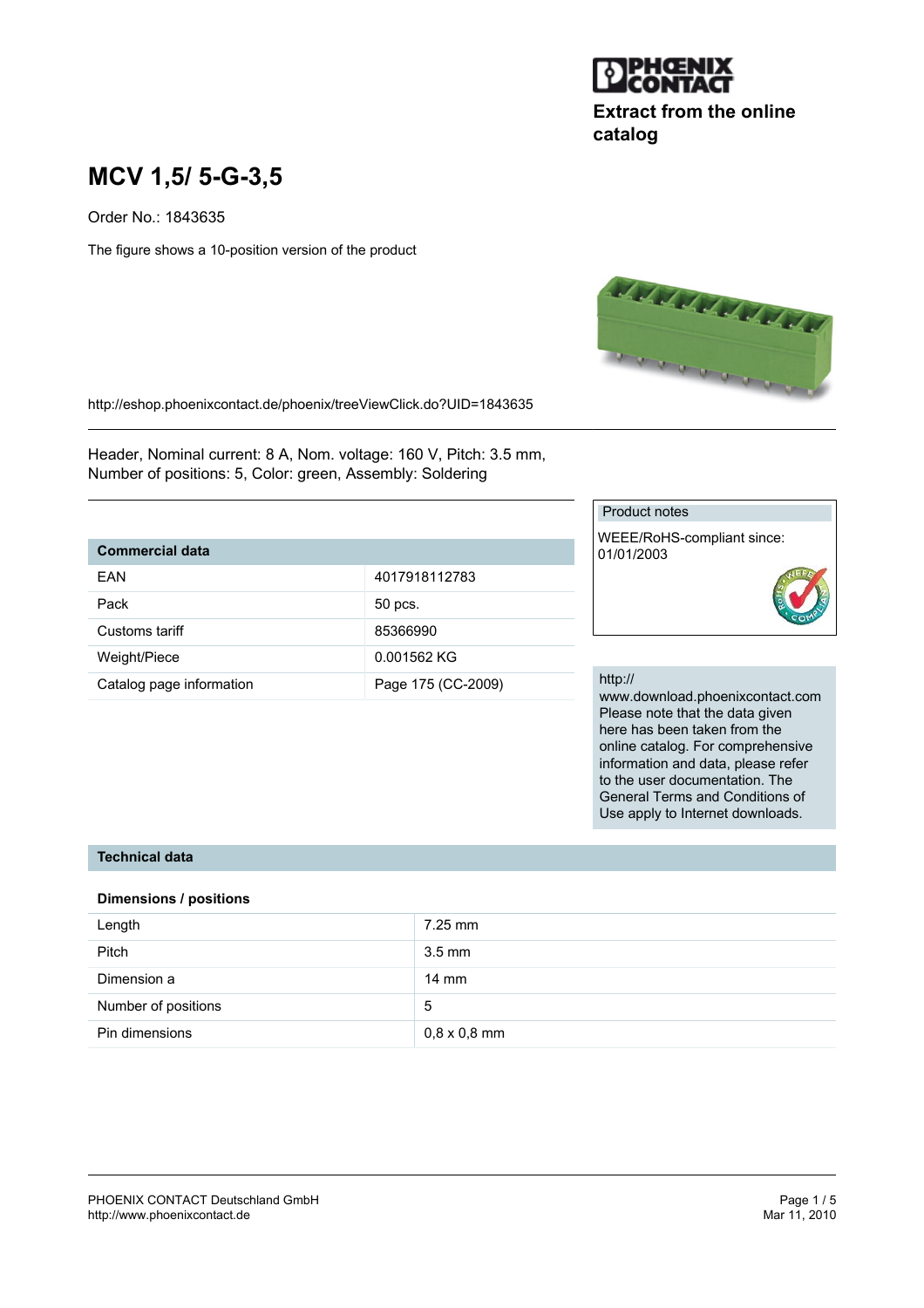| Hole diameter                      | $1.2 \text{ mm}$ |  |
|------------------------------------|------------------|--|
| <b>Technical data</b>              |                  |  |
| Insulating material group          | Illa             |  |
| Rated surge voltage (III/3)        | $2.5$ kV         |  |
| Rated surge voltage (III/2)        | $2.5$ kV         |  |
| Rated surge voltage (II/2)         | $2.5$ kV         |  |
| Rated voltage (III/2)              | 160 V            |  |
| Rated voltage (II/2)               | 250 V            |  |
| Connection in acc. with standard   | EN-VDE           |  |
| Nominal current $I_N$              | 8 A              |  |
| Nominal voltage $U_N$              | 160 V            |  |
| Maximum load current               | 8 A              |  |
| Insulating material                | <b>PBT</b>       |  |
| Inflammability class acc. to UL 94 | V0               |  |

**Certificates / Approvals**





| × |  |
|---|--|

| Nominal voltage $U_N$   | 300 V |
|-------------------------|-------|
| Nominal current $I_{N}$ | 8 A   |
|                         |       |

#### **CUL**

| Nominal voltage $U_N$ | 300 V |  |
|-----------------------|-------|--|
| Nominal current $I_N$ | 8 A   |  |
| UL                    |       |  |
| Nominal voltage $U_N$ | 300 V |  |
| Nominal current $I_N$ | 8 A   |  |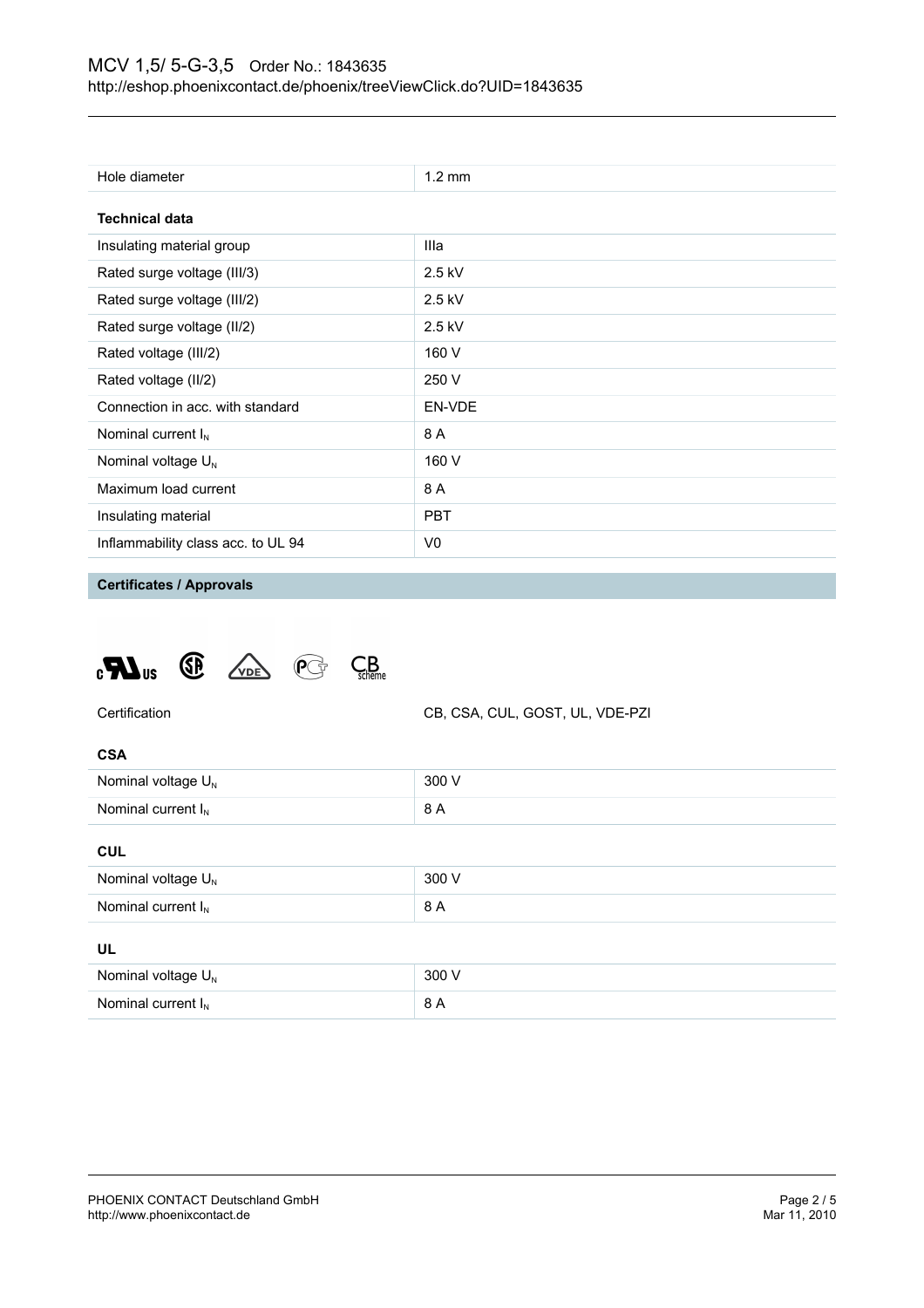#### **Accessories**

| Item                       | Designation             | Description                                                                                                                                                                                      |
|----------------------------|-------------------------|--------------------------------------------------------------------------------------------------------------------------------------------------------------------------------------------------|
| <b>Marking</b>             |                         |                                                                                                                                                                                                  |
| 1051993                    | <b>B-STIFT</b>          | Marker pen, for manual labeling of unprinted Zack strips, smear-<br>proof and waterproof, line thickness 0.5 mm                                                                                  |
| 0804073                    | SK 3,5/2,8:FORTL.ZAHLEN | Marker card, printed horizontally, self-adhesive, 10-section marker<br>strip, 14 identical decades marked 1-10, 11-20 etc. up to 91-100,<br>sufficient for 140 terminal blocks                   |
| 0803883                    | SK U/2,8 WH: UNBEDRUCKT | Unprinted marker cards, DIN A4 format, pitch as desired, self-<br>adhesive, with 50 stamped marker strips, 185 mm strip length, can<br>be labeled with the CMS system or manually with the M-PEN |
| <b>Plug/Adapter</b>        |                         |                                                                                                                                                                                                  |
| 1734634                    | <b>CP-MSTB</b>          | Keying profile, is inserted into the slot on the plug or inverted<br>header, red insulating material                                                                                             |
|                            |                         |                                                                                                                                                                                                  |
| <b>Additional products</b> |                         |                                                                                                                                                                                                  |
| Item                       | Designation             | Description                                                                                                                                                                                      |
| General                    |                         |                                                                                                                                                                                                  |
| 1840395                    | MC 1.5/5-ST-3.5         | Plug component, Nominal current: 8 A, Nom. voltage: 160 V,<br>Pitch: 3.5 mm, Number of positions: 5, Connection type: Screw<br>connection, Color: green                                          |
| 1863181                    | MCVR 1,5/ 5-ST-3,5      | Plug component, Nominal current: 8 A, Nom. voltage: 160 V,<br>Pitch: 3.5 mm, Number of positions: 5, Connection type: Screw<br>connection, Color: green                                          |
| 1862881                    | MCVW 1,5/5-ST-3,5       | Plug component, Nominal current: 8 A, Nom. voltage: 160 V,<br>Pitch: 3.5 mm, Number of positions: 5, Connection type: Screw<br>connection, Color: green                                          |

## **Diagrams/Drawings**

### Drilling plan/solder pad geometry

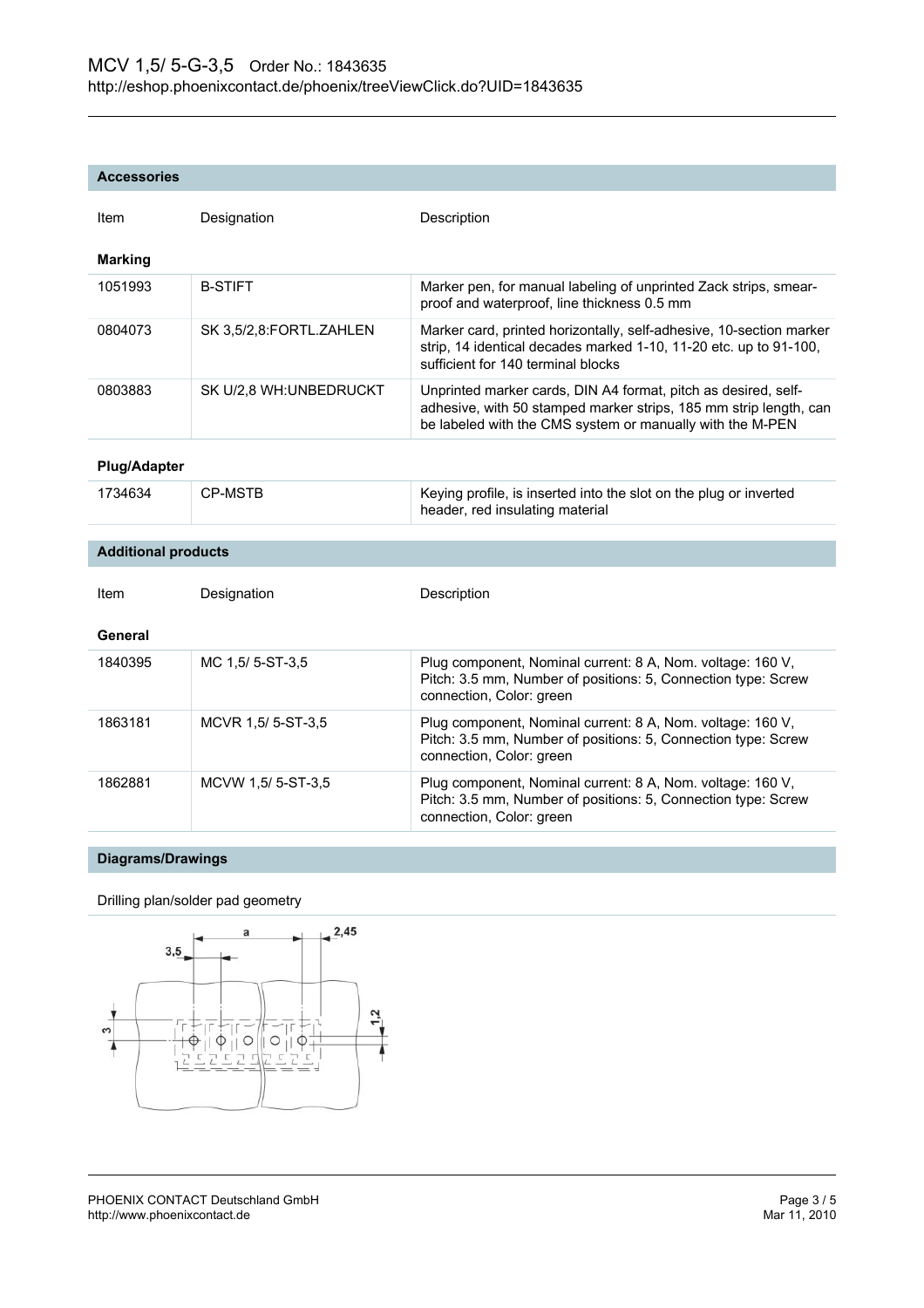Diagram



#### Dimensioned drawing